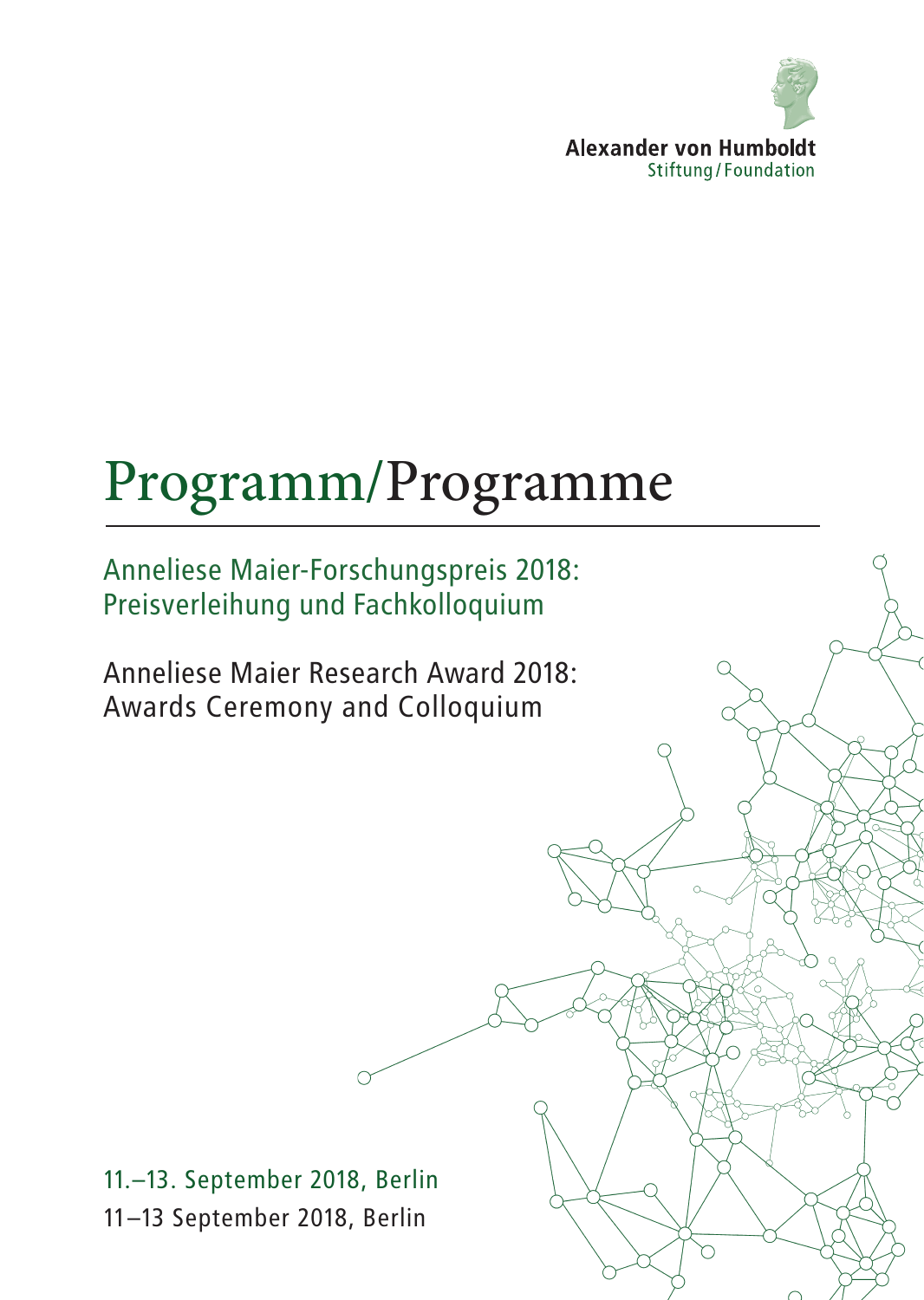## **Anneliese Maier-Forschungspreis 2018: Preisverleihung und Fachkolloquium**

11.–13. September 2018 Berlin

**Anneliese Maier Research Award 2018: Awards Ceremony and Colloquium** 11–13 September 2018 Berlin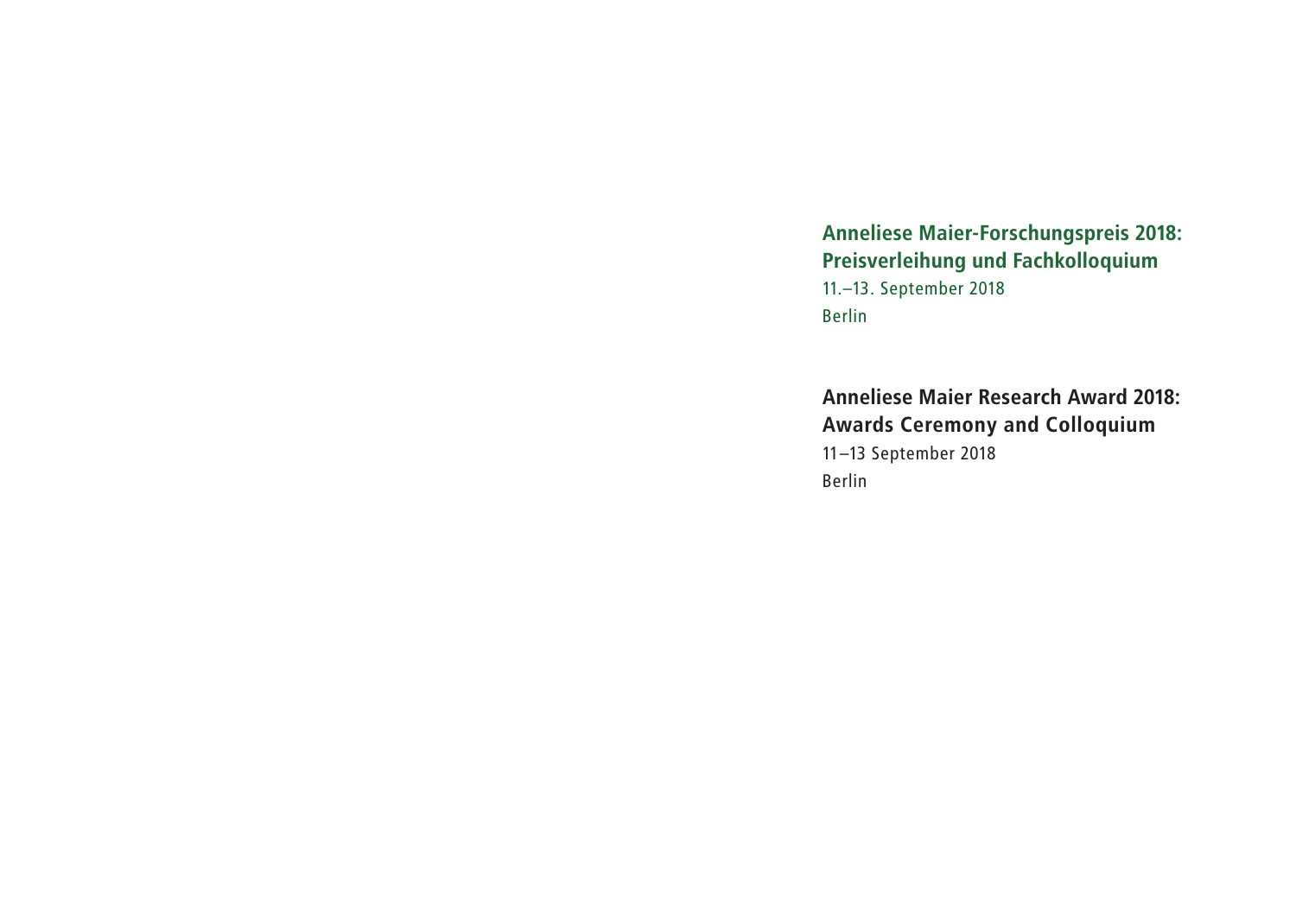### Anneliese Maier-Forschungspreis

### **gestiftet vom Bundesministerium für Bildung und Forschung**

Die Humboldt-Stiftung verleiht in diesem Jahr acht Anneliese Maier-Forschungspreise. Für den nach der Philosophin und Wissenschaftshistorikerin Anneliese Maier benannten Forschungspreis können Wissenschaftlerinnen und Wissenschaftler aus den Geistesund Sozialwissenschaften aus dem Ausland vorgeschlagen werden, deren bisherige wissenschaftliche Leistungen in ihrem Fachgebiet international anerkannt sind und von deren Forschungskooperation mit Fachkolleginnen und Fachkollegen in Deutschland ein nachhaltiger Beitrag zur weiteren Internationalisierung der Geistes- und Sozialwissenschaften in Deutschland erwartet wird. Jeder Preis ist mit 250.000 Euro dotiert.

Neben Wissenschaftlerinnen und Wissenschaftlern, die bereits zur etablierten Spitzengruppe ihres Fachs gehören, sollen auch in ihrer wissenschaftlichen Laufbahn noch nicht so weit fortgeschrittene, aber bereits international ausgewiesene Wissenschaftlerinnen und Wissenschaftler angesprochen werden, von denen eine nachhaltige Prägung der Geistesund Sozialwissenschaften in Deutschland durch längerfristige Kooperationsperspektiven erwartet werden kann. Auf die Nominierungen qualifizierter Wissenschaftlerinnen wird besonderer Wert gelegt.

Die Preisträgerinnen und Preisträger werden selbst gewählte Forschungskooperationen für einen Zeitraum von bis zu fünf Jahren mit der bzw. dem Nominierenden und/oder Fachkolleginnen und Fachkollegen in Deutschland durchführen. Die Nominierung erfolgt durch Wissenschaftlerinnen und Wissenschaftler in Deutschland.

### Anneliese Maier Research Award

### **financed by the Federal Ministry of Education and Research**

This year the Humboldt Foundation grants eight Anneliese Maier Research Awards. Nominations for the research award, named after the philosopher and historian of science Anneliese Maier, can be made for researchers from abroad from the fields of the humanities and social sciences whose scientific achievements have been internationally recognised in their research area and from whose research collaboration with specialist colleagues in Germany a sustainable contribution is expected towards the further internationalisation of the humanities and social sciences in Germany. Each award is worth 250,000 EUR.

In addition to researchers who already number among the established leaders in their subject, the award is also aimed at researchers who are not yet so advanced in their scientific careers but who are already internationally established researchers from whom a sustainable shaping of the humanities and social sciences in Germany can be expected through the prospects of long-term collaboration. Particular importance is attached to the nomination of qualified female researchers.

Award winners are expected to spend a period of up to five years cooperating on a long-term research project with the nominator and/or specialist colleagues at a research institution in Germany. Nominations may be submitted by established academics in Germany.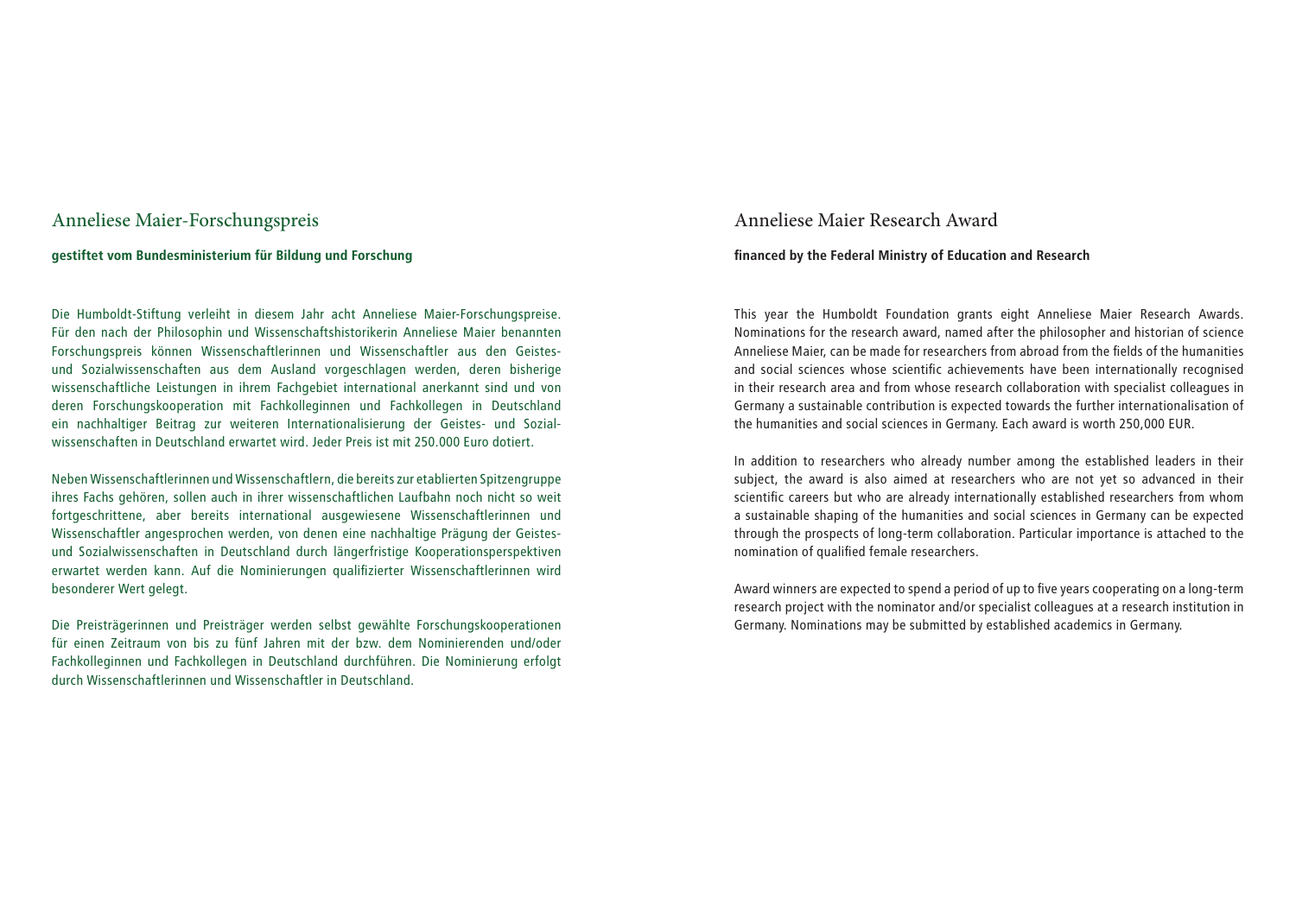Mit dem Anneliese Maier-Forschungspreis werden ausgezeichnet

The Anneliese Maier Research Award is presented to

**Douglas Cairns** *Klassische Philologie* | *Classical Philology* University of Edinburgh, Vereinigtes Königreich Technische Universität Dresden

**José Maurício Domingues** *Soziologische Theorie* | *Sociological Theory* Universidade do Estado do Rio de Janeiro, Brasilien Hamburger Institut für Sozialforschung Freie Universität Berlin

**Pascal Mamassian** *Wahrnehmungspsychologie* | *Psychology of Perception* École Normale Supérieure de Paris, Frankreich Justus-Liebig-Universität Gießen

**Alan Mikhail** *Geschichte des Nahen Ostens* | *Middle Eastern History* Yale University, New Haven, USA Otto-Friedrich-Universität Bamberg

**Ingrid Piller** *Soziolinguistik* | *Sociolinguistics* Macquarie University, Sydney, Australien Universität Hamburg

**Annelise Riles** *Anthropologie und Rechtssoziologie* | *Anthropology and Sociology of Law* Northwestern University, Evanston, USA Max-Planck-Institut für ethnologische Forschung, Halle (Saale)

**Sylvia Walby** *Soziologie* | *Sociology* University of Lancaster, Vereinigtes Königreich Universität Duisburg-Essen

**Hui Wang**  *Geschichte und Literaturwissenschaft* | *History and Literature* Tsinghua University, Peking, China Georg-August-Universität Göttingen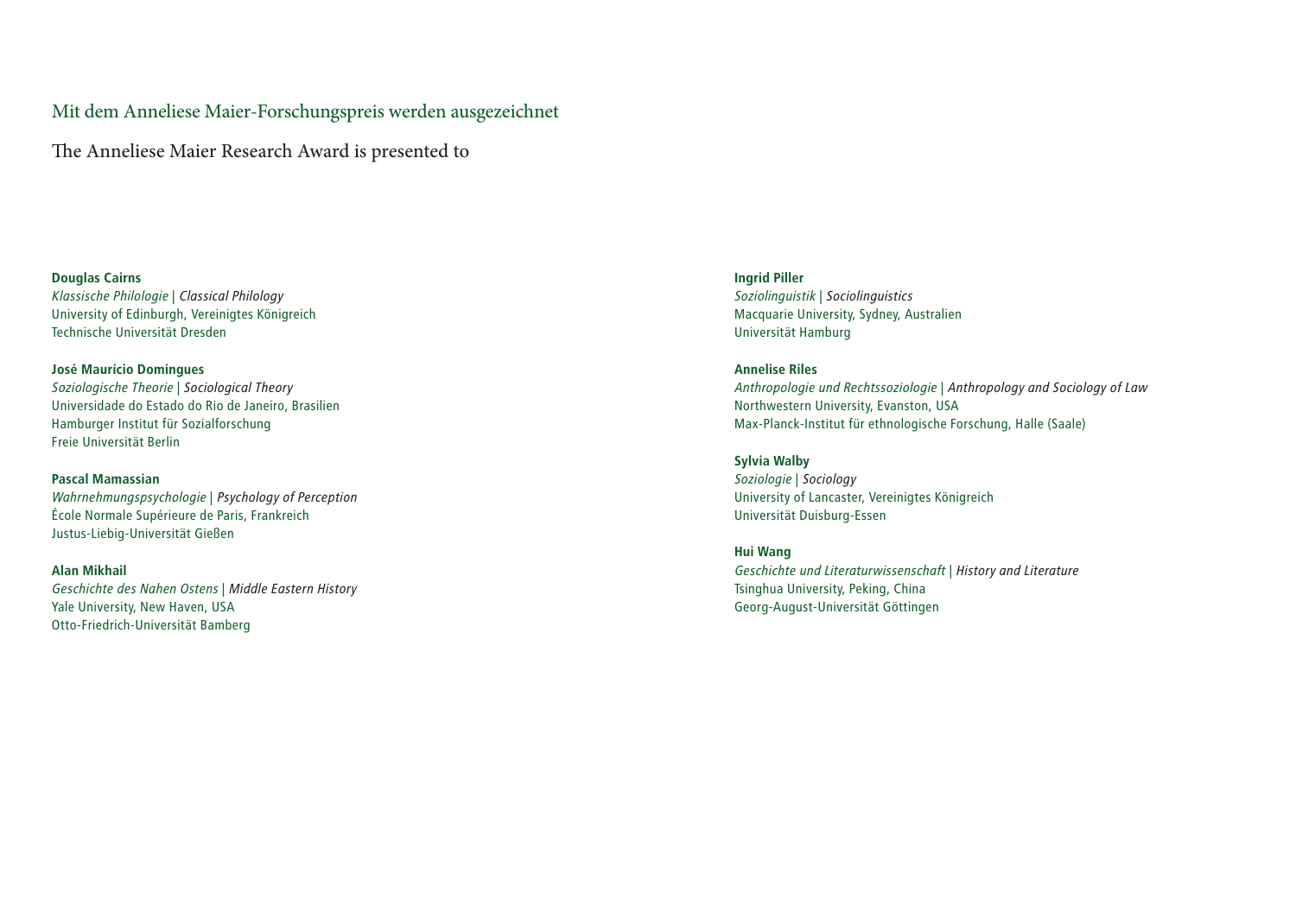## **Dienstag, 11. September 2018 Tuesday, 11 September 2018**

| ab 15:00 Uhr | Anreise und Registrierung der<br>Teilnehmenden                                                                                                                      | <b>Courtyard Berlin Mitte</b><br>Axel-Springer-Straße 55<br>10117 Berlin |  |  |  |  |
|--------------|---------------------------------------------------------------------------------------------------------------------------------------------------------------------|--------------------------------------------------------------------------|--|--|--|--|
|              | <b>Welcome Desk</b>                                                                                                                                                 | Foyer des Hotels<br><b>Courtyard Berlin Mitte</b>                        |  |  |  |  |
| 18:00 Uhr    | <b>Eröffnung</b>                                                                                                                                                    | <b>Raum Berlin</b>                                                       |  |  |  |  |
|              | <b>Begrüßung</b><br>Enno Aufderheide<br>Generalsekretär der Alexander von Humboldt-Stiftung                                                                         |                                                                          |  |  |  |  |
|              | <b>Einführung</b><br><b>Gerhard Lauer</b><br>Vorsitzender des Auswahlausschusses<br>zur Vergabe von Anneliese Maier-Forschungspreisen<br>Universität Basel, Schweiz |                                                                          |  |  |  |  |
|              | Eröffnungsvorträge und Diskussionen<br>Moderation: Gerhard Lauer                                                                                                    |                                                                          |  |  |  |  |
|              | Sylvia Walby<br>University of Lancaster, Vereinigtes Königreich<br>"Crisis: Implications for Theorising Society"                                                    |                                                                          |  |  |  |  |
|              | Einführung: Ute Klammer<br>Universität Duisburg-Essen, Duisburg                                                                                                     |                                                                          |  |  |  |  |
|              | José Maurício Domingues<br>Universidade do Estado do Rio de Janeiro, Brasilien<br>"Political Modernity: Specificities, Paths and Beyond"                            |                                                                          |  |  |  |  |
|              | Einführung: Wolfgang Knöbl<br>Hamburger Institut für Sozialforschung                                                                                                |                                                                          |  |  |  |  |
| anschließend | <b>Abendessen</b>                                                                                                                                                   | <b>Hotel Courtyard Berlin Mitte</b><br>Restaurant "Kitchen & Bar"        |  |  |  |  |

## Programm Programme

| from $3:00$ p.m. | Arrival                                                                                                                                                                       | <b>Courtyard Berlin Mitte</b><br>Axel-Springer-Straße 55<br>10117 Rerlin |  |  |  |
|------------------|-------------------------------------------------------------------------------------------------------------------------------------------------------------------------------|--------------------------------------------------------------------------|--|--|--|
|                  | <b>Welcome Desk</b>                                                                                                                                                           | Lobby of the Hotel Courtyard<br><b>Berlin Mitte</b>                      |  |  |  |
| 6:00 p.m.        | <b>Opening</b>                                                                                                                                                                | Room Berlin                                                              |  |  |  |
|                  | <b>Welcome Address</b><br>Enno Aufderheide<br>Secretary General of the Alexander von Humboldt Foundation                                                                      |                                                                          |  |  |  |
|                  | <b>Introduction</b><br>Gerhard Lauer<br>Chairperson of the Selection Committee<br>for the Allocation of the Anneliese Maier Research Awards<br>Universität Basel, Switzerland |                                                                          |  |  |  |
|                  | <b>Opening Lectures and Discussions</b><br>Chair: Gerhard Lauer                                                                                                               |                                                                          |  |  |  |
|                  | Sylvia Walby<br>University of Lancaster, United Kingdom<br>"Crisis: Implications for Theorising Society"                                                                      |                                                                          |  |  |  |
|                  | Introduction: Ute Klammer<br>Universität Duisburg-Essen, Duisburg                                                                                                             |                                                                          |  |  |  |
|                  | José Maurício Domingues<br>Universidade do Estado do Rio de Janeiro, Brazil<br>"Political Modernity: Specificities, Paths and Beyond"                                         |                                                                          |  |  |  |
|                  | Introduction: Wolfgang Knöbl<br>Hamburger Institut für Sozialforschung                                                                                                        |                                                                          |  |  |  |
| afterwards       | <b>Dinner</b>                                                                                                                                                                 | <b>Hotel Courtyard Berlin Mitte</b><br>Restaurant "Kitchen & Bar"        |  |  |  |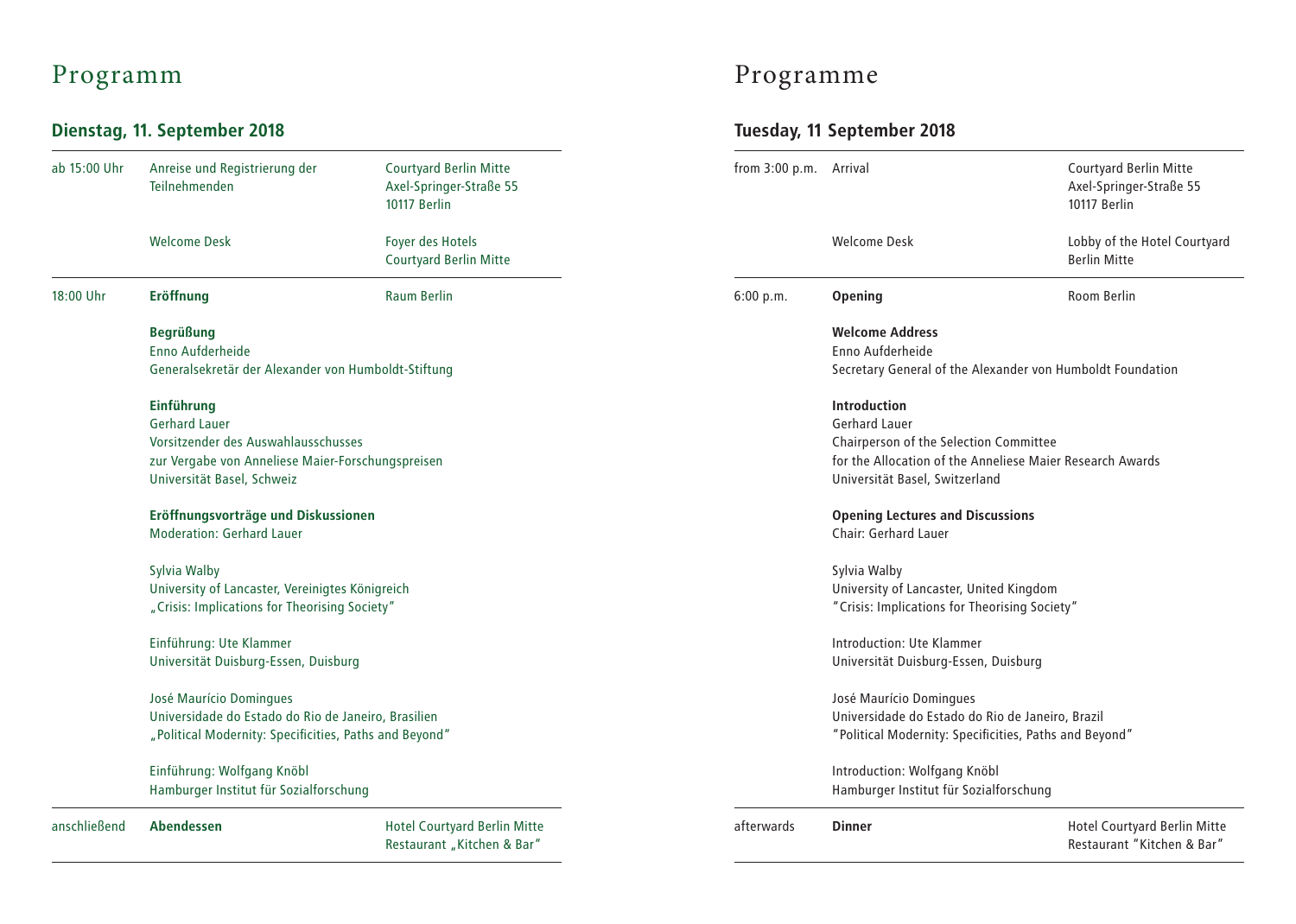## **Mittwoch, 12. September 2018 Wednesday, 12 September 2018**

| ab 8:30 Uhr | <b>Welcome Desk</b>                                                                                                                                                                                                                                                   | <b>Courtyard Berlin Mitte</b><br>Axel-Springer-Straße 55<br>10117 Berlin<br>Lobby |                                                                                                                                                                                                                                                                              | from 8:30 a.m. Welcome Desk                                                                                               | <b>Courtyard Berlin Mitte</b><br>Axel-Springer-Straße 55<br>10117 Berlin<br>Lobby |
|-------------|-----------------------------------------------------------------------------------------------------------------------------------------------------------------------------------------------------------------------------------------------------------------------|-----------------------------------------------------------------------------------|------------------------------------------------------------------------------------------------------------------------------------------------------------------------------------------------------------------------------------------------------------------------------|---------------------------------------------------------------------------------------------------------------------------|-----------------------------------------------------------------------------------|
| ab 9:30 Uhr | Vorträge der Anneliese Maier<br>-Forschungspreisträgerinnen und -Forschungspreisträger<br>und Diskussionen<br><b>Moderation: Gerhard Lauer</b>                                                                                                                        | <b>Raum Berlin</b>                                                                | from 9:30 a.m.                                                                                                                                                                                                                                                               | <b>Lectures by the Anneliese</b><br><b>Maier Research Award Winners</b><br>and Discussions<br><b>Chair: Gerhard Lauer</b> | Room Berlin                                                                       |
|             | <b>Ingrid Piller</b><br>Macquarie University, Sydney, Australien<br>"Interrogating Linguistic Integration"                                                                                                                                                            |                                                                                   |                                                                                                                                                                                                                                                                              | Ingrid Piller<br>Macquarie University, Sydney, Australia<br>"Interrogating Linguistic Integration"                        |                                                                                   |
|             | Einführung: Ingrid Gogolin<br>Universität Hamburg                                                                                                                                                                                                                     |                                                                                   |                                                                                                                                                                                                                                                                              | Introduction: Ingrid Gogolin<br>Universität Hamburg                                                                       |                                                                                   |
| 10:15 Uhr   | <b>Pascal Mamassian</b><br>École Normale Supérieure de Paris, Frankreich<br>"Uncertainty in Visual Perception"                                                                                                                                                        |                                                                                   | $10:15$ a.m.                                                                                                                                                                                                                                                                 | Pascal Mamassian<br>École Normale Supérieure de Paris, France<br>"Uncertainty in Visual Perception"                       |                                                                                   |
|             | Einführung: Karl Gegenfurtner<br>Justus-Liebig-Universität Gießen                                                                                                                                                                                                     |                                                                                   |                                                                                                                                                                                                                                                                              | Introduction: Karl Gegenfurtner<br>Justus-Liebig-Universität Gießen                                                       |                                                                                   |
| 11:00 Uhr   | Kaffee- und Teepause                                                                                                                                                                                                                                                  | Foyer Raum Berlin                                                                 | 11:00 a.m.                                                                                                                                                                                                                                                                   | Coffee and Tea Break                                                                                                      | Lobby Room Berlin                                                                 |
| 11:30 Uhr   | Informationsvortrag der Alexander von Humboldt-Stiftung<br><b>Steffen Mehlich</b><br>Leiter der Abteilung Förderung und Netzwerk<br>Alexander von Humboldt-Stiftung<br>"Excellence Worldwide: The Sponsorship Philosophy of the Alexander<br>von Humboldt Foundation" |                                                                                   | 11:30 a.m.<br>Presentation of the Alexander von Humboldt Foundation<br>Steffen Mehlich<br>Director Sponsorship and Network Department<br>Alexander von Humboldt Foundation<br>"Excellence Worldwide: The Sponsorship Philosophy of the Alexander<br>von Humboldt Foundation" |                                                                                                                           |                                                                                   |
| 12:00 Uhr   | Mittagessen                                                                                                                                                                                                                                                           | <b>Hotel Courtyard Berlin Mitte</b><br>Restaurant "Kitchen & Bar"                 | 12:00 p.m.                                                                                                                                                                                                                                                                   | Lunch                                                                                                                     | <b>Hotel Courtyard Berlin Mitte</b><br>Restaurant "Kitchen & Bar"                 |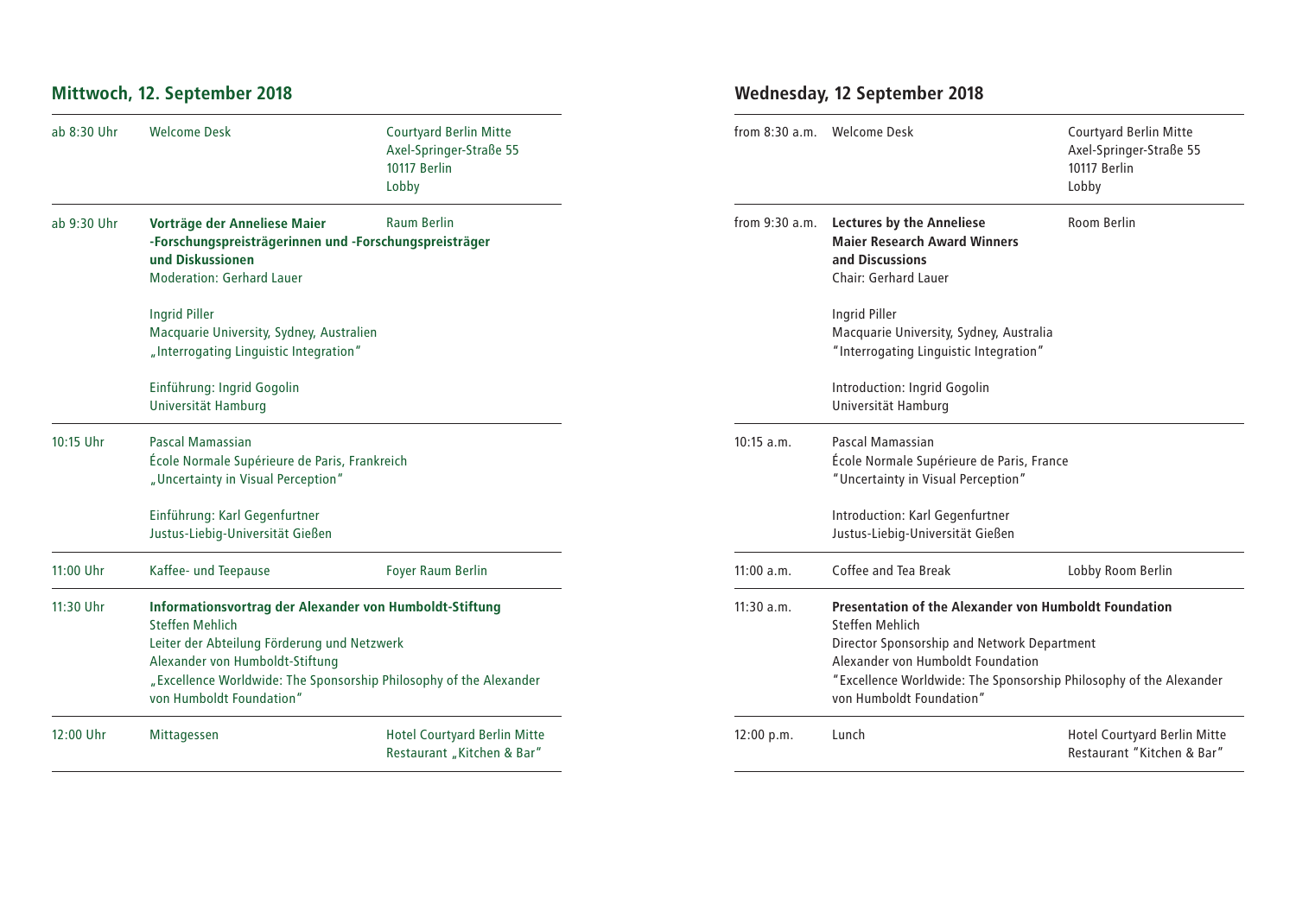| 14:00 Uhr    | Fortsetzung der Vorträge der<br>Anneliese Maier-Forschungspreisträgerinnen und -preisträger<br>und Diskussionen<br><b>Moderation: Gerhard Lauer</b>                                   | <b>Raum Berlin</b>                                              | 2:00 p.m.        | <b>Continuation of the Lectures</b><br>by the Anneliese Maier Research Award Winners<br>and Discussions<br>Chair: Gerhard Lauer                                        | Room Berlin                                                       |
|--------------|---------------------------------------------------------------------------------------------------------------------------------------------------------------------------------------|-----------------------------------------------------------------|------------------|------------------------------------------------------------------------------------------------------------------------------------------------------------------------|-------------------------------------------------------------------|
|              | <b>Douglas Cairns</b><br>University of Edinburgh, Vereinigtes Königreich<br>"Phaedra's Fantasy Other: The Phenomenology<br>of Honour, Shame, and Conscience in Euripides' Hippolytus" |                                                                 |                  | Douglas Cairns<br>University of Edinburgh, United Kingdom<br>"Phaedra's Fantasy Other: The Phenomenology<br>of Honour, Shame, and Conscience in Euripides' Hippolytus" |                                                                   |
|              | Einführung: Dennis Pausch<br>Technische Universität Dresden                                                                                                                           |                                                                 |                  | Introduction: Dennis Pausch<br>Technische Universität Dresden                                                                                                          |                                                                   |
| 14:45 Uhr    | Alan Mikhail<br>Yale University, New Haven, USA<br>"Iceland and the Ottoman Empire: Climate Connections"                                                                              |                                                                 | 2:45 p.m.        | Alan Mikhail<br>Yale University, New Haven, USA<br>"Iceland and the Ottoman Empire: Climate Connections"                                                               |                                                                   |
|              | Einführung: Cornel Zwierlein<br>Otto-Friedrich-Universität Bamberg                                                                                                                    |                                                                 |                  | Introduction: Cornel Zwierlein<br>Otto-Friedrich-Universität Bamberg                                                                                                   |                                                                   |
| 15:30 Uhr    | Kaffee- und Teepause                                                                                                                                                                  | <b>Foyer Raum Berlin</b>                                        | 3:30 p.m.        | Coffee and Tea Break                                                                                                                                                   | Lobby Room Berlin                                                 |
| 16:00 Uhr    | Hui Wang<br>Tsinghua University, Peking, China<br>"How Can We Construct China in the 20th Century<br>as an Object of Thought?"                                                        |                                                                 | 4:00 p.m.        | Hui Wang<br>Tsinghua University, Beijing, China<br>"How Can We Construct China in the 20th Century<br>as an Object of Thought?"                                        |                                                                   |
|              | Einführung: Dominic Sachsenmaier<br>Georg-August-Universität Göttingen                                                                                                                |                                                                 |                  | Introduction: Dominic Sachsenmaier<br>Georg-August-Universität Göttingen                                                                                               |                                                                   |
| ab 16:45 Uhr | <b>Imbiss</b>                                                                                                                                                                         | Foyer Raum Berlin                                               | from $4:45$ p.m. | <b>Light Snack and Refreshments</b>                                                                                                                                    | Lobby Room Berlin                                                 |
| 18:30 Uhr    | <b>Bustransfer vom Hotel zum</b><br>Auditorium Friedrichstraße                                                                                                                        | Treffpunkt im Foyer des Hotels<br><b>Courtyard Berlin Mitte</b> | 6:30 p.m.        | Bus to the Auditorium Friedrichstraße                                                                                                                                  | Meeting Point in the Lobby of<br>the Hotel Courtyard Berlin Mitte |